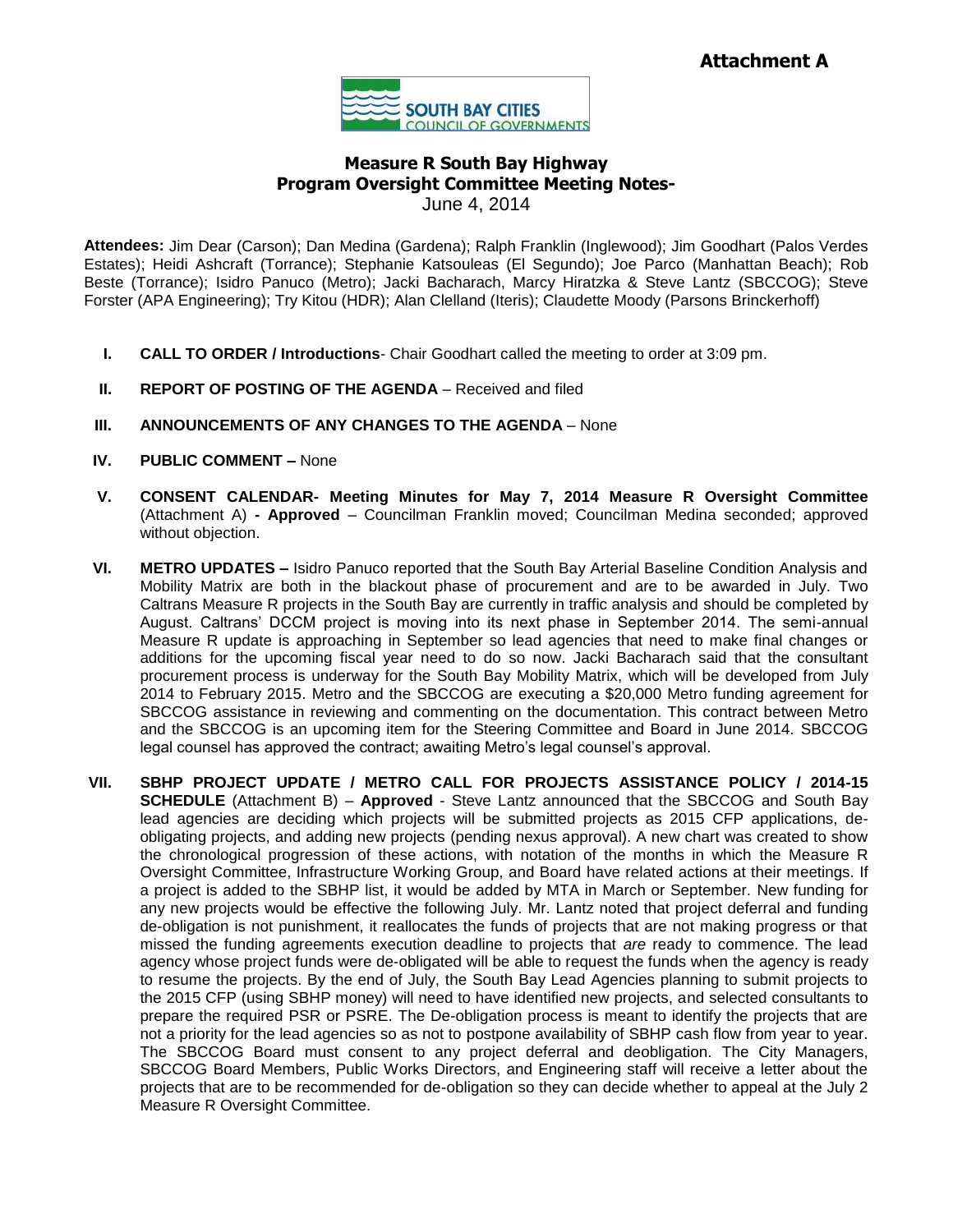**MOTION** by Councilman Franklin, seconded by Councilman Medina, to **APPROVE** the recommendation to the Board of notifying cities that are at risk of deferral or de-programming that this process will occur in July, and of notifying cities that new project requests are being accepted (including requests for SBHP match funding for the 2015 CFP or other eligible grant opportunities.) The motion was approved without objection..

**VIII. SBCCOG Technical Bench Support Request for 2015 Metro Call for Projects Applications / Request for Measure R SBHP Local Match** – **Approved** – The item was distributed after the agenda was circulated to enable consideration of requests made by the May 30, 2014 request deadline. Steve Lantz announced that the SBCCOG has changed the consultant procurement process. Going forward, after the SBCCOG has reviewed and approved a lead agency's scope of work, the lead agency will write and release the RFP and hire the consultant. The SBCCOG will not be the party to the consultant contract. The SBCCOG will execute a funding with the lead agency to allow the SBCCOG, as a financial sponsor of the project, to reimburse the lead agency for the technical assistance. Cities, at their option, will be able to select a firm from the SBHP Technical Consulting Bench or an outside consultant. Jacki Bacharach said that the highway nexus analysis for new projects must be completed by July 2014. Steve Lantz said that he will determine the preliminary findings on the nexus analysis on his own. Ms. Bacharach pointed out that this item is a "Receive and File" item in the recommendation on the memo, but is an "Action" item on the June Measure R Oversight agenda. The memo was amended to remove "Receive and File" from the recommendation.

 **MOTION** by Councilman Franklin, seconded by Councilman Goodhart, to **APPROVE** recommendation to the Board as amended, with the removal of "Receive and File" before "Staff to evaluate the requests and return with recommendations for funding at the July meeting." Approved without objection.

- **IX. SBHP Technical Assistance Funding Agreement Template –** (Attachment C) Received and filed Steve Lantz announced that the Board approved this document in May. Jacki Bacharach suggested amending the template to remove "El Segundo" and dates specific to El Segundo's contract terms, to make the template generic.
- **X. SBHP Project Monitoring –** Steve Lantz reported:
	- A. **SBHP Project De-Obligation Risks Report –** (Attachment D) Received & filed the project progress report (Gantt chart) will no longer be provided every month at the Measure R Oversight Committee and Infrastructure Working Group meetings. Furthermore, this document will become the "De-Obligation Risk Report", featuring the projects subject to deobligation and the data to justify the recommendation. Rob Beste differentiated "de-obligate" and "re-program" because typically, "de-obligate" insinuates a project disappearing forever, but in this situation, nothing is disappearing, project funds are just being delayed. The consensus was to keep the term "de-obligation" in order to get the cities' attention. Isidro Panuco suggested adding a column to indicate funding agreements that are in circulation but have yet to be officially executed, but Steve Lantz said that he does not want lip service, so projects with pending executed Funding Agreements will not be removed from the list prior to Measure R Oversight Committee consideration..
	- B. **SBHP 3-MONTH LOOK AHEAD** (Attachment E) Received & filed In August 2014, the next SBHP quarterly report will be distributed. Jacki Bacharach commented that the first bullet in the June Board sections should say, "APPROVE PROCESS FOR FUNDING, not FUNDING."
	- C. **SBHP IMPLEMENTATION PLAN UPDATE CALENDAR** (Attachment F) Received & filed
- **XI. SBHP Project Spotlight: I-405 Improvement Studies –** Steve Lantz gave this report on behalf of Metro. Metro is conducting a feasibility study of Metro ExpressLanes (MELs) on the I-405 between the Orange County line and LAX, and defining an initial concept of operations. This is not intended to be a detailed major investment study. This effort addresses MAP-21 HOV lane degradation and requires inter-county coordination with OCTA's I-405 improvement project, MTA, Caltrans, and the Gateway COG and South Bay COG. These agencies hope to improve mobility and choices for carpoolers, bus riders, and motorists willing to pay who travel between OC and LAX. The study has screened 4 conceptual HOT lane alternatives: Alt 1-405 Corridor Single HOT/Express Lane, Alt 2–I-405 Corridor Dual HOT/Express Lanes, Alt3–I-605 (single) and I-105 (dual) HOT Lanes without Direct Connectors at NB I-605/WB I-105, and Alt 4–I-605 (single) and I-105 (dual) HOT Lanes with Direct Connectors at NB I-605/WB I-105. No Build/Baseline Alternative: SCAG 2012 RTP Baseline (Only committed improvements with Full funding;